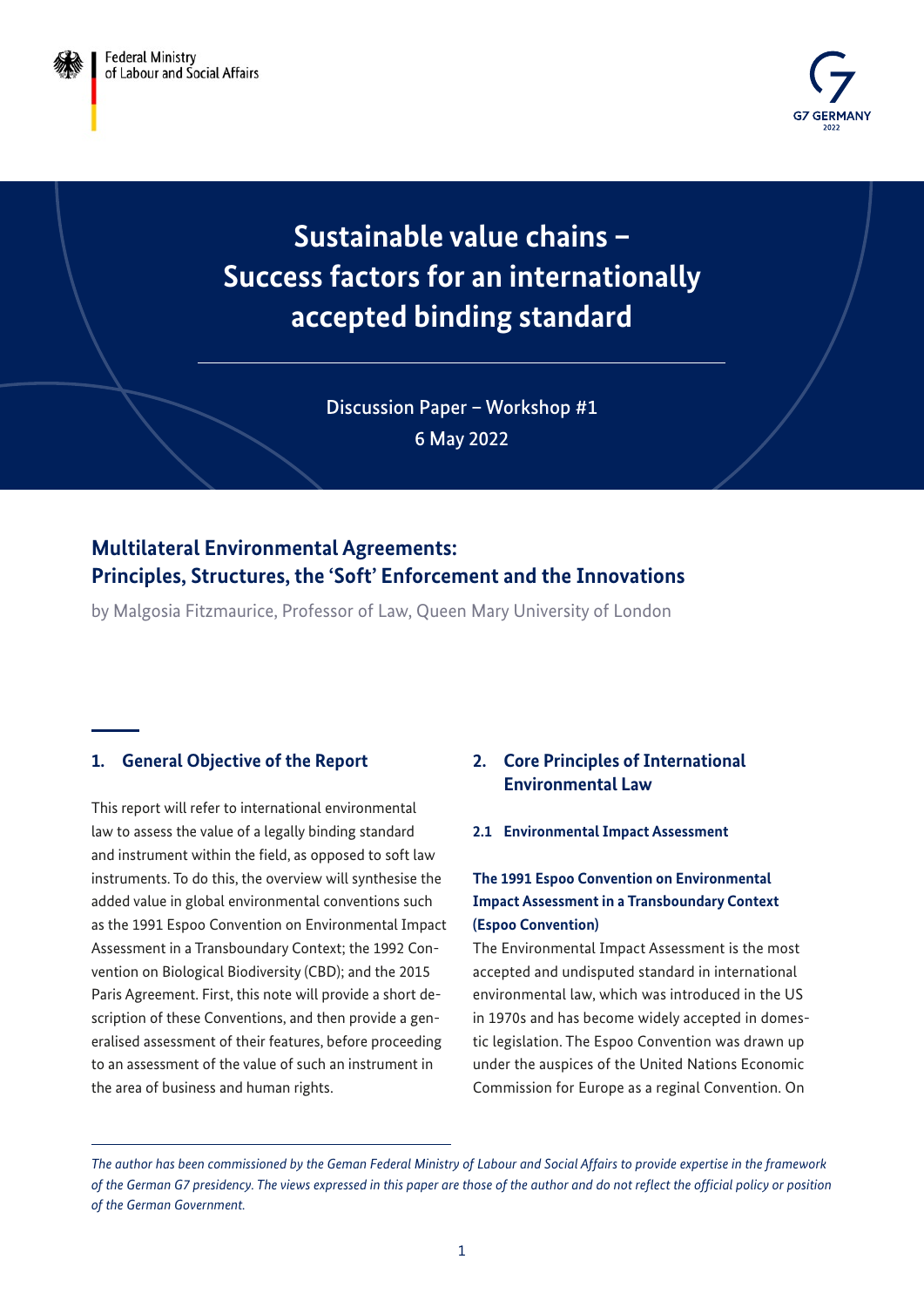

the basis of its first amendment (in force 2014), all United Nations Member States can become a party to it and thus it has become a global convention from the regional. The Espoo Convention has been cited by the International Court of Justice as representative of the good international practice in the 2010 **Pulp Mills case**. EIAs became a globally recognised principle of international environmental law in Principle 17 of the 1992 Rio Declaration and Principle 10 (public information, participation, access to justice). EIA requirements are included e.g., in the 1982 United Nations Convention on the Law of the Sea: Convention on Biological Diversity and the United Nations Framework Convention on Climate Change. Reginal EIA legislation is included in the Kuwait Regional Convention for Co-operation on the Protection of the Marine Environment from Pollution; the Helsinki Convention on the Protection of the Marine Environment of the Baltic Sea Area; the Convention for the Protection and Development of the Marine Environment in the Wider Caribbean Region; the Convention for Western Indian Ocean; the Convention for the Atlantic Coast of the West, Central and Southern Africa Region. With regard to non-binding guidelines EIA are included in the Caribbean Community and Common Market; the Central American Commission for Environment and Development of the Central American Integration developed an EIA Regional Action Plan in 2002, with the main objective of promoting coordination and cooperation among all authorities implementing EIAs in the region. EU member states must carry out assessments of the environmental impact of certain public and private projects before they are allowed to progress.

More extensive is the Strategic Environmental Assessments (SEAs), which is initiated at plans stage is also gaining increasing momentum over the last decade which is already implemented in more than 40 States. The definition is: **Environmental Impact Assessment (EIA)** is a systematic and integrative process for considering possible impacts prior to a decision being taken on whether or not a proposal should be given approval to proceed (Wood 2003) **Strategic Environmental** 

**Assessment (SEA)** is a process of prior examination and appraisal of policies, plans, and programmes and other higher level or pre-project initiatives (Sadler 1996).

The Espoo Convention is a forward -looking multilateral agreement in international environmental law. Its objectives include preventing, reducing and controlling significant adverse transboundary environmental impact from proposed activities by institutionalizing a standardized process of transboundary environmental impact assessment. There is in place a concrete and detailed framework of procedural regulation, concerning environmentally harmful activities. This Convention includes a very extensive participation of civil society in decision-making and the implementation of projects.

It includes, within its body, a list of activities subject to the procedures (App. I); description of general criteria to assist in the determination of the environmental significance of activities (App. III); a requirement of the concerned parties to exchange information for holding discussions on whether there is likely to be a significant adverse transboundary impact at the request of the affected party (Art. 3(7)); enforcement and facilitation procedures such as provision of disputes settlement with possibility of arbitration (Art. 15 and App. VII) and non-compliance procedure. The steps in EIA/SIA procedures include: (1) Screening; (2) Scoping and Impact Analysis; (3) Review of the EIA/SEA report; (4) Decision-making; (5) Follow-up and Adaptive Management and (6) Public Participation.

Ideally 'the good EIA' would include the degree of independence from government, efficiency of the process, level of expertise involved, authority and resources available, accountability to the public, and or fragmentation of information and decision-making processes across government (Chris Joseph, Thomas Gunton & Murray Rutherford, 2015).

### **2.2 The Precautionary Principle (Approach)**

It is also a pivotal principle of International Environmental Law. It is formulated in in the 1992 Rio Declaration on Environmental and Development. 'In order to protect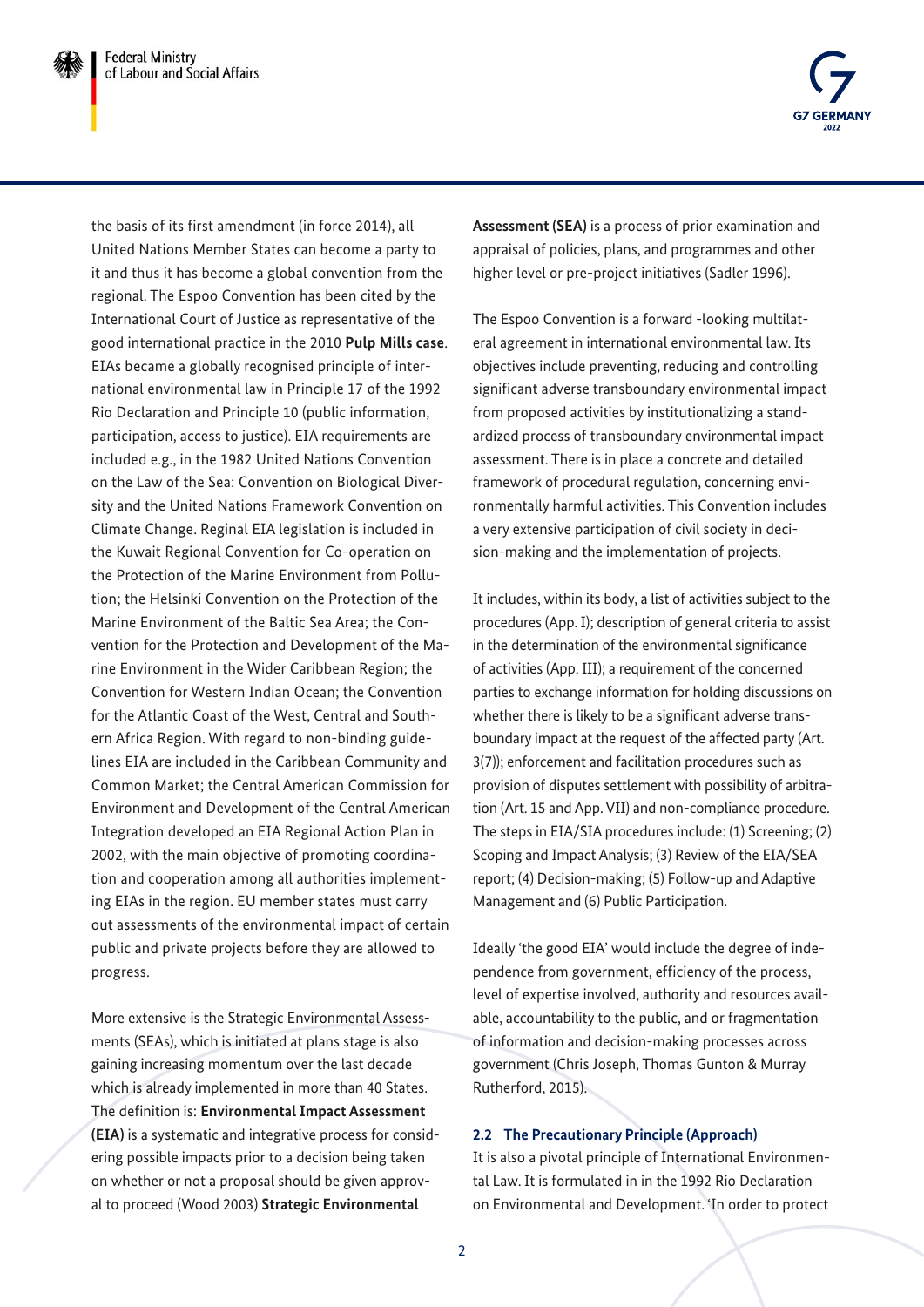

the environment, the precautionary approach shall be widely applied by States according to their capabilities. Where there are threats of serious or irreversible damage, lack of full scientific certainty shall not be used as a reason for postponing cost-effective measures to prevent environmental degradation' (Principle 15). It has been included in many Multilateral Environmental Agreements (such as the Biodiversity Convention, the Climate Change Convention, the Convention on the Protection of the Marine Environment of the Baltic Sea Area and in Article 191 of the Treaty on the Functioning of the European Union. In practice, the scope of this principle is far wider and also covers consumer policy, European Union (EU) legislation concerning food and human, animal and plant health.

### **2.3 The Polluter-Pays -Principle**

Is a fundamental principle of International Environmental Law enshrined in Principle 16 of the Rio Declaration on Environmental and Development: 'National authorities should endeavour to promote the internalization of environmental costs and the use of economic instruments, taking into account the approach that the polluter should, in principle, bear the cost of pollution, with due regard to the public interest and without distorting international trade and investment'. This Principle most directly regulates business as it means that those who produce pollution should bear the costs of managing it to prevent damage to human health or the environment. States have a duty to enforce it. This principle comes from economy and is incorporated in the majority of multilateral environmental agreements (e.g., Article 3 (2) of the 1996 Protocol to the 1972 Convention on the Prevention of Marine Pollution by Dumping of Wastes and Other Matter: 'Taking into account the approach that the polluter should, in principle, bear the cost of pollution, each Contracting Party shall endeavour to promote practices whereby those it has authorized to engage in dumping or incineration at sea bear the cost of meeting the pollution prevention and control requirements for the authorized activities, having due regard to the public interest) and Article 191 of the Treaty on the Functioning of the European Union.

- **3. The Examples of Innovations Introduced in Multilateral Environmental Agreements (MEAs): Bringing All Shareholders Together, Ensuring Transparency and the 'Soft' Enforcement**
- **3.1 Bringing All Shareholders Together and Ensuring Transparency**

### **The 1992 Convention on Biological Diversity (CBD):**

This Convention has three main objectives: (1) the conservation of biological diversity; (2) the sustainable use of the components of biological diversity; and (3) the fair and equitable sharing of the benefits arising out of the utilization of genetic resources. The Convention on Biological Diversity was inspired by the world community's growing commitment to sustainable development. It represents a dramatic step forward in the conservation of biological diversity, the sustainable use of its components, and the fair and equitable sharing of benefits arising from the use of genetic resources. It has the strong participation of indigenous peoples and important role is played biogenetic and pharmaceutical industry. The implementation of the Convention on Biological Diversity is supported by two Protocols, namely, the Cartagena Protocol and the Nagoya Protocol on Access and Benefit-sharing Under the Biodiversity Convention and the Nagoya Protocol, businesses (pharmaceutical companies) and indigenous peoples cooperate based on contracts. **The basic provisions regarding these issues were adopted in the CBD negotiations and later detailed and specified through COP decisions.**

Large pharmaceutical support agreements between them and indigenous communities reach mutually agreed terms and share benefits. The long-established benefit sharing packages include a wide range of monetary and non-monetary benefits over time have become standard practice. The need to engage businesses in achieving the objectives of the Convention was recognized by the Conference of the Parties at its eighth meeting, in Curitiba, Brazil, in 2006.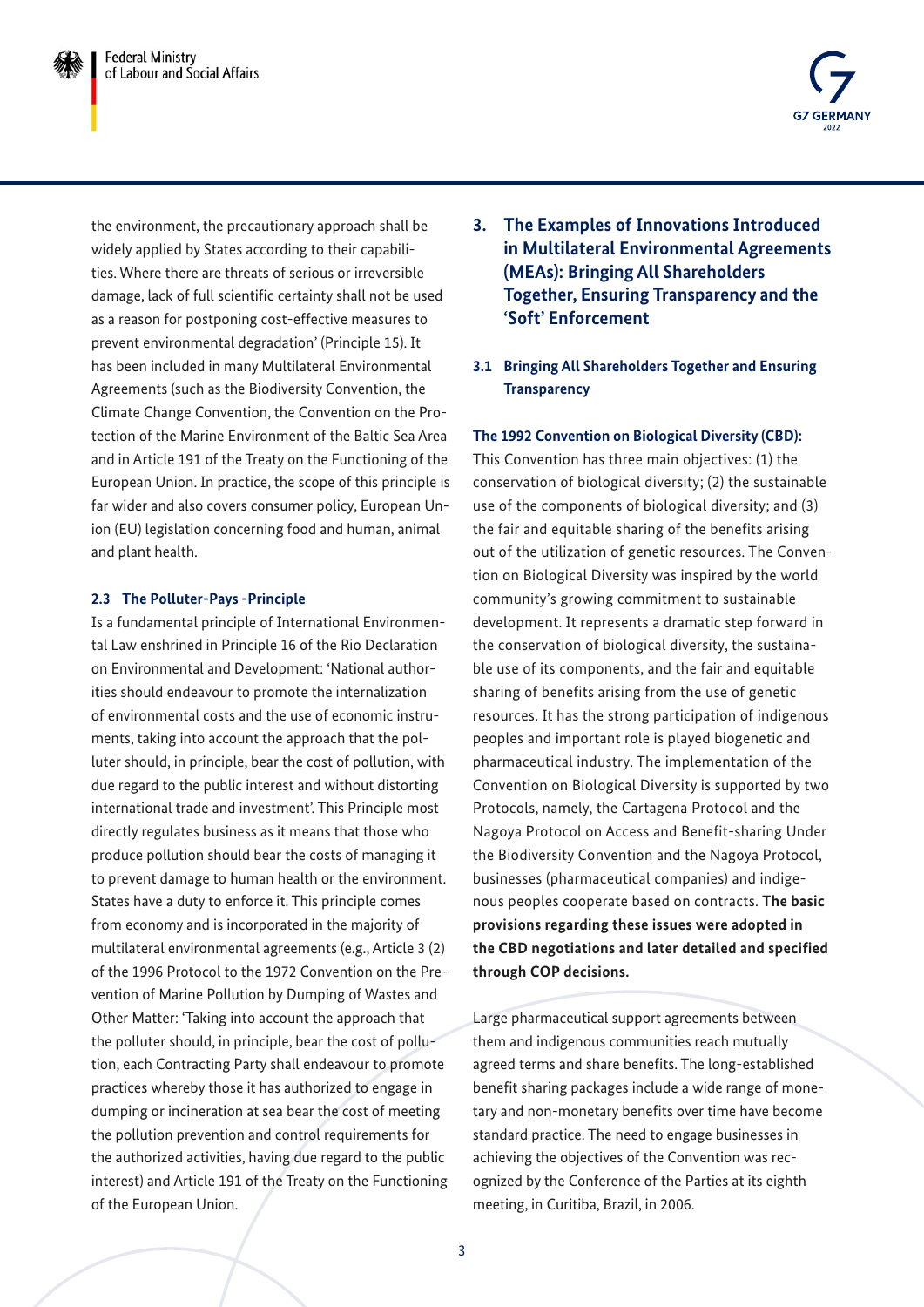

Decision VIII/17 of the COP foresaw the participation of businesses in various biodiversity meetings and their involvement in the development and implementation of national and international biodiversity strategies and action plans.

Subsequent decisions were taken to establish the conditions that facilitate private sector engagement. The decisions encouraged businesses to "adopt practices and strategies that contribute to achieving the goals and objectives of the Convention its Aichi Biodiversity Targets."

This includes decisions to:

• Strengthen biodiversity consideration in business operations and promote behavioural change through "mainstreaming''; Encourage enterprises to align investments, management, and procurement policies with the conservation and sustainable use of biodiversity and ecosystem services; encourage businesses & support the establishment of the Global Partnership for Business and Biodiversity and other public/private partnerships to provide a platform to facilitate tool sharing, dialogue, and capacity building (it was adopted); support the measurement and reporting of business impacts and dependencies to biodiversity by formalizing biodiversity impact reporting in their annual reports; encourage businesses to take into account individual supply chain activity, national priorities, and conditions when conducting biodiversity assessment; **promote** business involvement in the development, revision, and implementation of national and international biodiversity strategies and action plans and implementation of national and international biodiversity strategies and action plans.

#### **The 2015 Paris Agreement**

The Paris Agreement is a legally binding international treaty on climate change. It was negotiated under the aegis of the United Nations. It aims to hold the increase in the global average temperature to "well below" 2 °C above pre-industrial levels. The agreement underpins the Conference of the Parties26 climate talks in Glasgow. At its heart is a "ratchet mechanism" which requires that

every five years parties to the agreement come forward with more ambitious national climate goals. Implementation of the Paris Agreement requires economic and social transformation, based on the best available science. The Paris Agreement works on a 5-year cycle of increasingly ambitious climate action carried out by countries. By 2020, countries submit their plans for climate action known as nationally determined contributions (the hard obligations of this instrument). the Paris Agreement invites countries to formulate and submit by 2020 long-term low greenhouse gas emission development strategies). Long-term low greenhouse gas emission development strategies provide the long-term horizon to the Nationally Determined Contributions. Unlike Nationally Determined Contributions, they are not mandatory. Nevertheless, they place the Nationally Determined Contributions into the context of countries' long-term plan. The Paris Agreement reaffirms that developed countries should take the lead in providing financial assistance to countries that are less endowed and more vulnerable, while for the first time also encouraging voluntary contributions by other Parties. Climate finance is needed for mitigation because large-scale investments are required to significantly reduce emissions. Climate finance is equally important for adaptation, as significant financial resources are needed to adapt to the adverse effects and reduce the impacts of a changing climate. the Paris Agreement places great emphasis on climate-related capacity-building for developing countries and requests all developed countries to enhance support for capacity-building actions in developing countries.

In the area of international environmental law, there have been a few challenges that treaty systems, particularly those overviewed above, have been able to address:

• The development of general obligations in binding instruments to make them compatible with general developments in relations between states (such as Agenda 20/30), the development of science, and the state of the environment. **In effect, a legally binding standard or instrument has ensured a dynamic set of rules instead of a static set of obligations.** The unique mechanism by which this gap is filled is by Decisions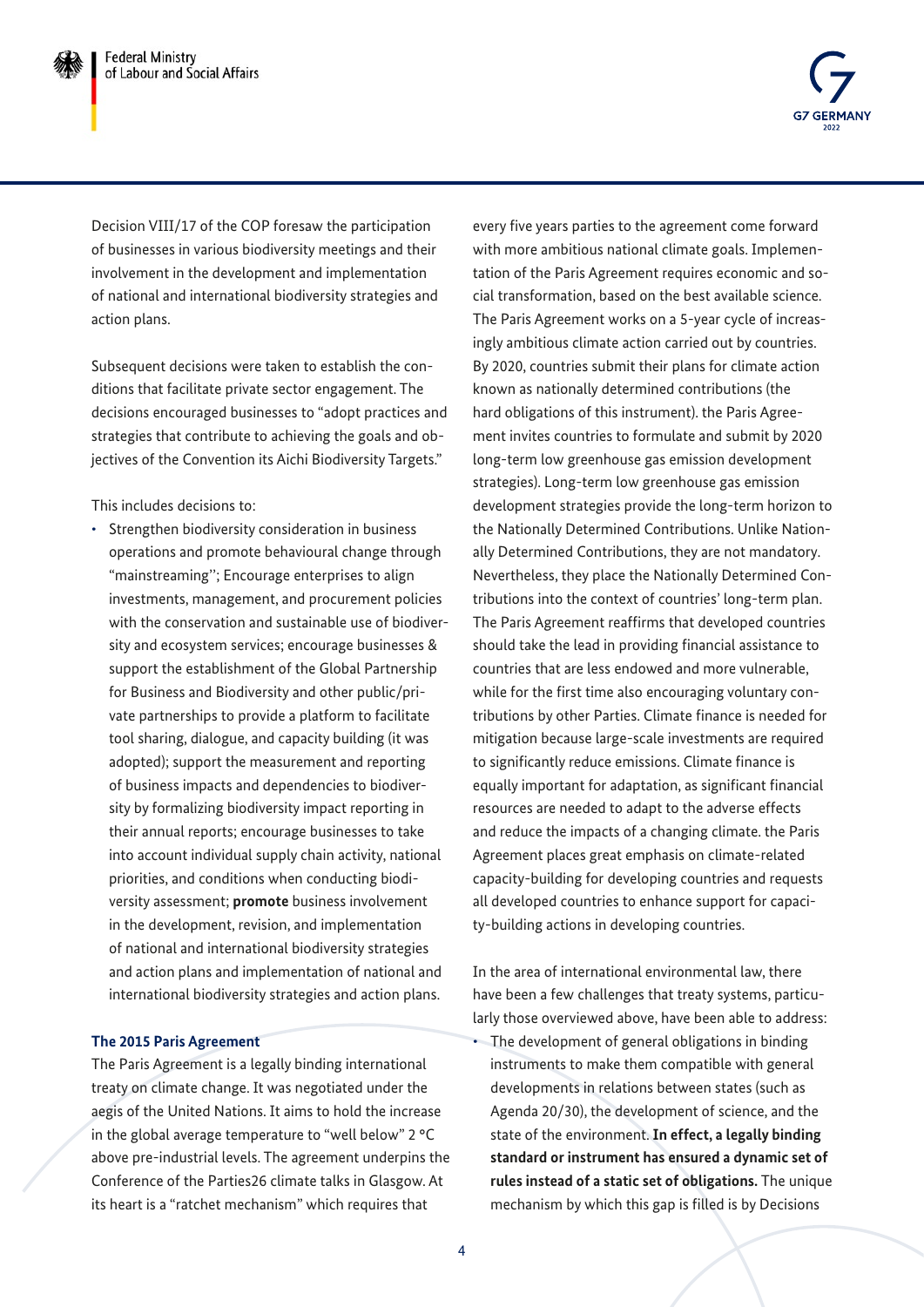

of Conferences of the Parties. At meetings held with regular intervals (either annual or biennial), based on consensus of all parties, States are able to set the agenda for further development of the treaty regime. To illustrate, the Convention on Biological Diversity, by the decision of its Conference of the Parties, based on consensus, set Agenda 2011-2020 Strategic Plan, including the commonly known Aichi Biodiversity Targets. These were a very detailed programme with a number of goals and targets further developing the treaty. Additionally, during the fifteenth meeting of the Conference of the Parties to the Convention on Biological Diversity will adopt a post-2020 global biodiversity framework as a stepping stone towards the 2050 Vision of "Living in harmony with nature".

• Bringing together all stakeholders in a binding instrument. Some environmental conventions have a number of stakeholders with very divergent objectives. The clearest example of this is the Convention on Biological Diversity which has the following stakeholders: states, indigenous peoples and local communities, and the private sector. Such an example is adopted by a decision of the Conference of the Parties 2014 Global **Partnership for Business and Biodiversity**. There are also numerous examples of sofa law instruments adopted by the Conference of the parties concerning other stake holders such as indigenous and local communities.

The Paris Agreement further brought business as stakeholders as a pivotal player. A great number of businesses are reducing emissions and building climate resilience. As of the Global Climate Action Summit in September 2018, 492 companies – nearly one-fifth (17 %) of Fortune Global 500 companies – had committed to Paris-aligned emission reduction targets, an increase of 40 % over the past year.

The Kyoto Protocol, Paris Agreement and the Montreal Protocol on Substances that Deplete the Ozone Layer design required only developed countries to reduce emissions, while the Paris Agreement recognized that climate change is a shared problem and called on all countries to set emissions targets.

### **3.2 Non-Compliance Procedures in Multilateral Environmental Agreements: 'Soft' Enforcement**

Allowing for a non-confrontational compliance procedure. These procedures can be triggered of by the Secretariat of the convention, a party to a convention which may be in noncompliance and any other party which is concerned about the compliance of another state-party. This is a facilitative procedure. Under this procedure also implementation of conventions is monitored.

All multilateral environmental agreements contain **non-compliance procedures**. The character of the Non-Compliance Procedures is well defined by the Basel Convention. In its Objectives it is states as follows: 'The objective of the mechanisms is to assist Parties to comply with their obligations under the Convention and to facilitate, promote, monitor and aim to secure the implementation of the compliance with the obligations under the Convention. The mechanism's nature is described in the following terms: The mechanism shall be non-confrontational, transparent, effective and preventive in nature, simple, flexible, non-binding oriented in the direction of helping parties to implement provisions of the Basel Convention. It will pay particular attention to the special needs of developing countries with economies in transition and is intended to promote co-operation between the Parties'.

Non-Compliance Procedures have evolved into integral components of every multilateral environmental agreement, including most recently the Paris Agreement. Therein it is based on Article 15. The task of the Paris Agreement Implementation and Compliance Committee is facilitative: 'Article 15 states that the Committee is expected to enhance the effective functioning and implementation of the Paris Agreement both by encouraging parties to fulfil the obligations from the Paris Agreement and by holding them accountable for aspects of their performance. Its modalities and procedures were adopted by the COP in decision 20/CMA in 2019.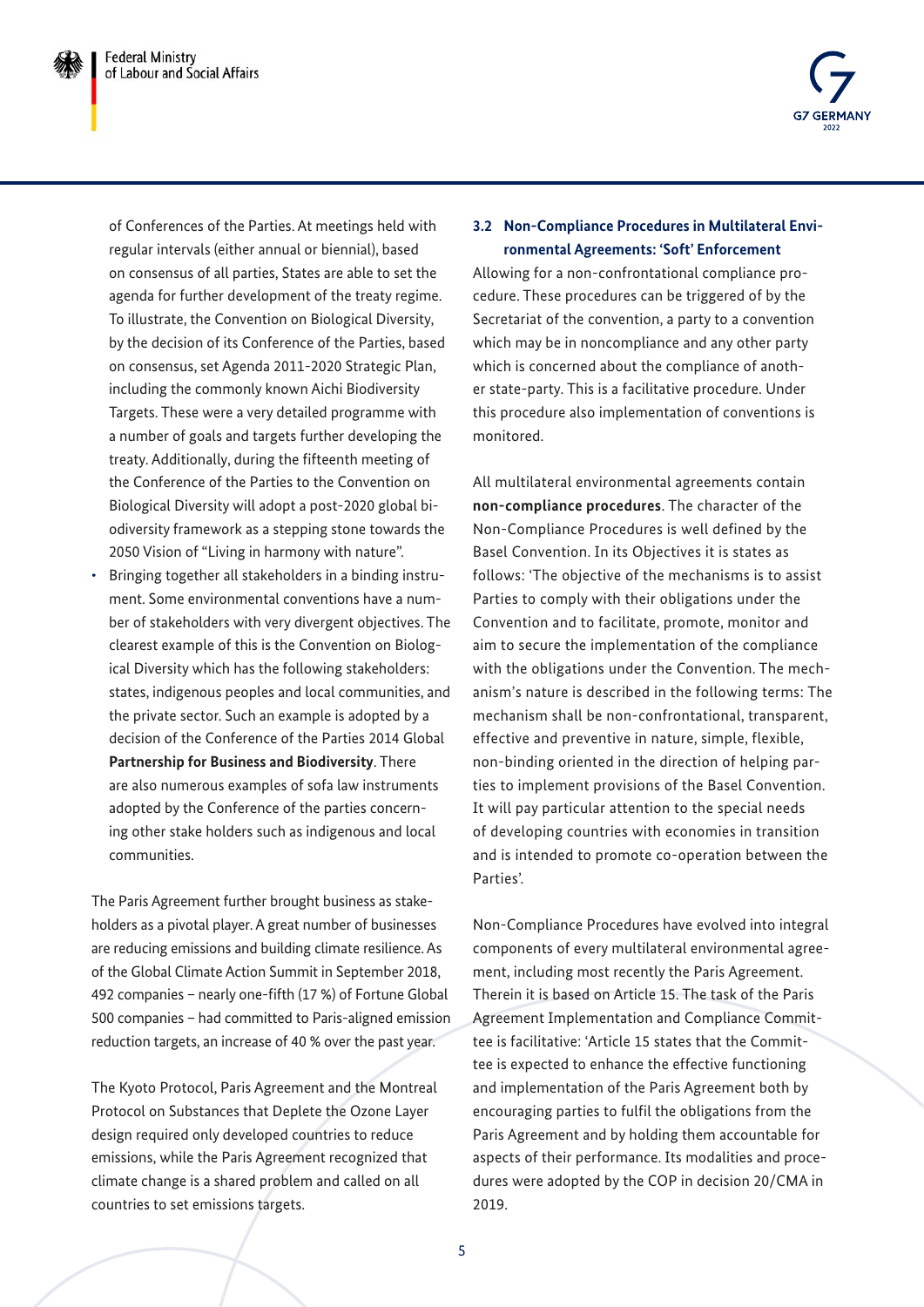### **Non-Compliance under the Aarhus Convention and Businesses**

The Non-Compliance under the Aarhus Convention due to it hybrid character (a human rights/environmental) treaty has an unusual mechanism of bringing claims i.e., civil society and individual (as well States) can bring a claim before the Non-Compliance Committee. These are mostly human rights/environmental NGOs. Therefore, in relation to business they might be influenced indirectly by a decision on non-compliance. For example: case (ACCC/C/2006/17) brought against European Community by Association Kazokiskes alleging non-compliance by the European Community with its obligations under articles 6 (2) and (4), and 9 (2) of the Convention. The communication concerned compliance with the requirement of article 6 of the Convention in connection with Council Directive 96/61/EC concerning integrated pollution prevention and control (IPPC Directive) and the decision of the European Commission to co-finance a landfill in Kazokiskes (Lithuania). The communicant alleged failure to comply with provisions regarding decision-making concerning co-financing of establishment of the landfill, and a general failure to correctly implement provisions of the Convention into the Community law, in particular through the provisions of the IPPC Directive. Obviously, such a decision **indirectly** influences businesses involved in a project in question. They are other examples such as against France (ACCC/C/2007/22 France) On 21 December 2007, the three French associations L'Association de Défense et de Protection du Littoral du Golfe de Fosse-sur-Mer, Le Collectif Citoyen Santé Environnement de Port-Saint-Louis-du-Rhône, and Fédération d'Action Régionale pour l'Environnement, submitted a communication to the Compliance Committee, alleging non-compliance by France with its obligations under articles  $3(1)$ ,  $6(1)$ – $(5)$  and  $(8)$ , and  $9(2)$  and  $(5)$  of the Convention. The communication alleged that the Party concerned failed to provide for public participation in the decision-making processes and access to justice in relation to the decision-making process that led to the construction by Communauté Urbaine Marseille Provence Métropole of a centre for the processing of waste by incineration at Fos-sur-Mer. [https://unece.org/env/pp/cc/communica](https://unece.org/env/pp/cc/communications-from-the-public)[tions-from-the-public](https://unece.org/env/pp/cc/communications-from-the-public)

To summarize: under the Aarhus Convention the Non-Compliance Procedure is against States breaching one of the pillars of the Aarhus Convention. This procedure may be triggered off by a State, individual or civil society. Although businesses are not involved directly, they may be affected indirectly by decisions on non-compliance, through a follow-up decision of a State in this respect.

## **4. General Summary**

- Binding instruments in the area of international environmental law have a negotiated framework of general obligations of states.
- They give a generalised and systemised obligations of states.
- Uniform and coherent national laws have to be enacted to implement these binding instruments.
- They have a very strong Conferences (Meetings) of the Parties making a treaty regime dynamic not static to adjust them to all stakeholders and changing circumstances, based on decisions of Conferences of the Parties adopted by consensus. These Conference fill the gaps in binding instruments through their decisions.
- To be successful they have relied on to global partnership, stakeholder involvement and overall commitment of the countries to the success such as the Montreal Protocol.
- There are Non-Compliance Procedures within each agreement that enable a collaborative, non-confrontational process of achieving the objectives of the agreement to ensure raised ambition and compliance. They ensure transparency and ensure the participation of the developing countries.
- States have an obligation to file national reports on implementation of binding instruments, including activities of all stakeholders.

### **4.1 Businesses and Transparency Framework under the Paris Agreement**

For businesses, a strong transparency framework under the Paris Agreement has many benefits. It makes individual Nationally Determined Contributions targets credible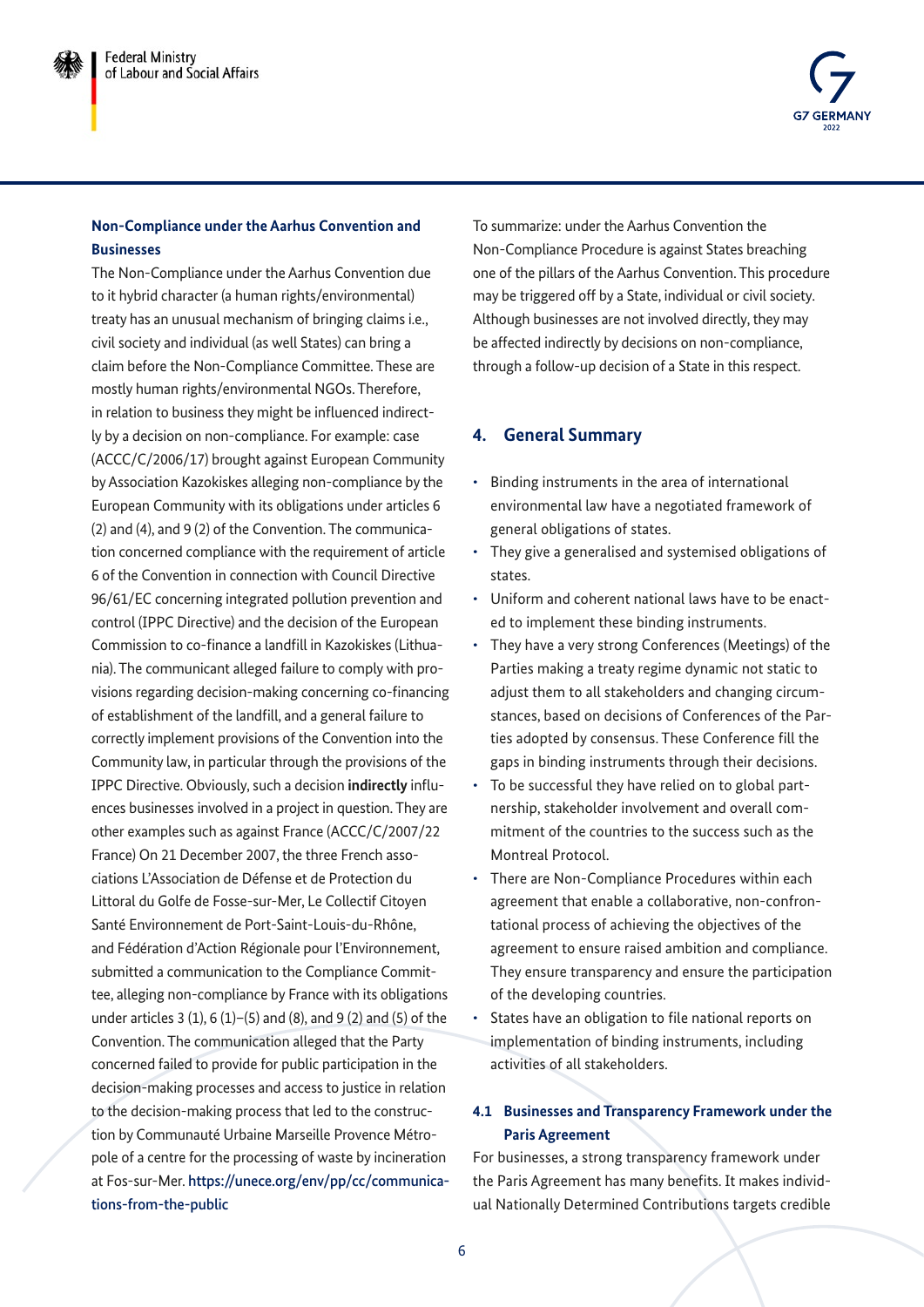

and progress against them clear. It increases overall ambition by allowing governments to clearly observe each other's progress. It also produces information which can be used as inputs by businesses in the construction of climate strategies and goals.

- The Paris Agreement transparency framework will need to ensure complete and accurate Greenhouse Gas emissions inventories, transparency of progress against Nationally Determined Contributions, transparency of adaptation measures undertaken by Parties, clear accounting for climate finance and effective technical expert review and multilateral assessment of Parties' reports.
- In the area of human rights, the Paris Agreement will ensure that the planning Nationally Determined Contributions takes into account human rights considerations; inform the planning of climate commitments and that the public and indigenous peoples can participate in the process; working with relevant institutions, stakeholders and indigenous peoples to ensure that human rights are effectively integrated in the implementation of climate action. 'The protection of human rights in mitigation and adaptation action can also promote policy coherence, legitimacy, and sustainable outcomes. For example, "green" jobs provide opportunities for both sustainable development and the realization of human rights. Similarly, when rights are considered in the planning of adaptation policies, outcomes are likely to be more effective and sustainable. Integrating human rights considerations in the planning of the Paris Agreement would: strengthen effectiveness of climate.' 'The Paris Agreement and Sustainable Development Goals (SDGs) recognize women and girls are disproportionately affected by climate change due to gender inequalities that restrict access to education, resources, decision-making spaces, and other opportunities.'

## **5. Summary of Common Features of Multilateral Environmental Agreements**

#### **5.1 From human rights perspective:**

- transparency, non-discrimination, fairness and equitable solutions through procedural right are ensured.
- Public participation of all stakeholders (civil society, indigenous communities) and civil society as an equal actor in decision-making.
- Gender inequalities and education are taken into account.
- In respect to businesses added value:
- Strong transparency framework.
- Information exchange.
- Uniformity in obligations

#### **5.2 From Businesses perspective:**

- helping businesses to stay within the law.
- keeping employees informed about their environmental roles and responsibilities.
- improving cost control.
- reducing incidents that result in liability.
- conserving raw materials and energy.
- the perspective of states from different regions

### **6. The principle of Common but Differentiated Responsibilities and Respective Capabilities**

This Principle establishes the common responsibility of states for the protection of the global environment. But in addition, it also lays down different standards of conduct for developed and developing nations. Principle 7 of the 1992 Rio Declaration on Environment and Development states: "States shall cooperate in a spirit of global partnership to conserve, protect and restore the health and integrity of the Earth's ecosystem. In view of the different contributions to global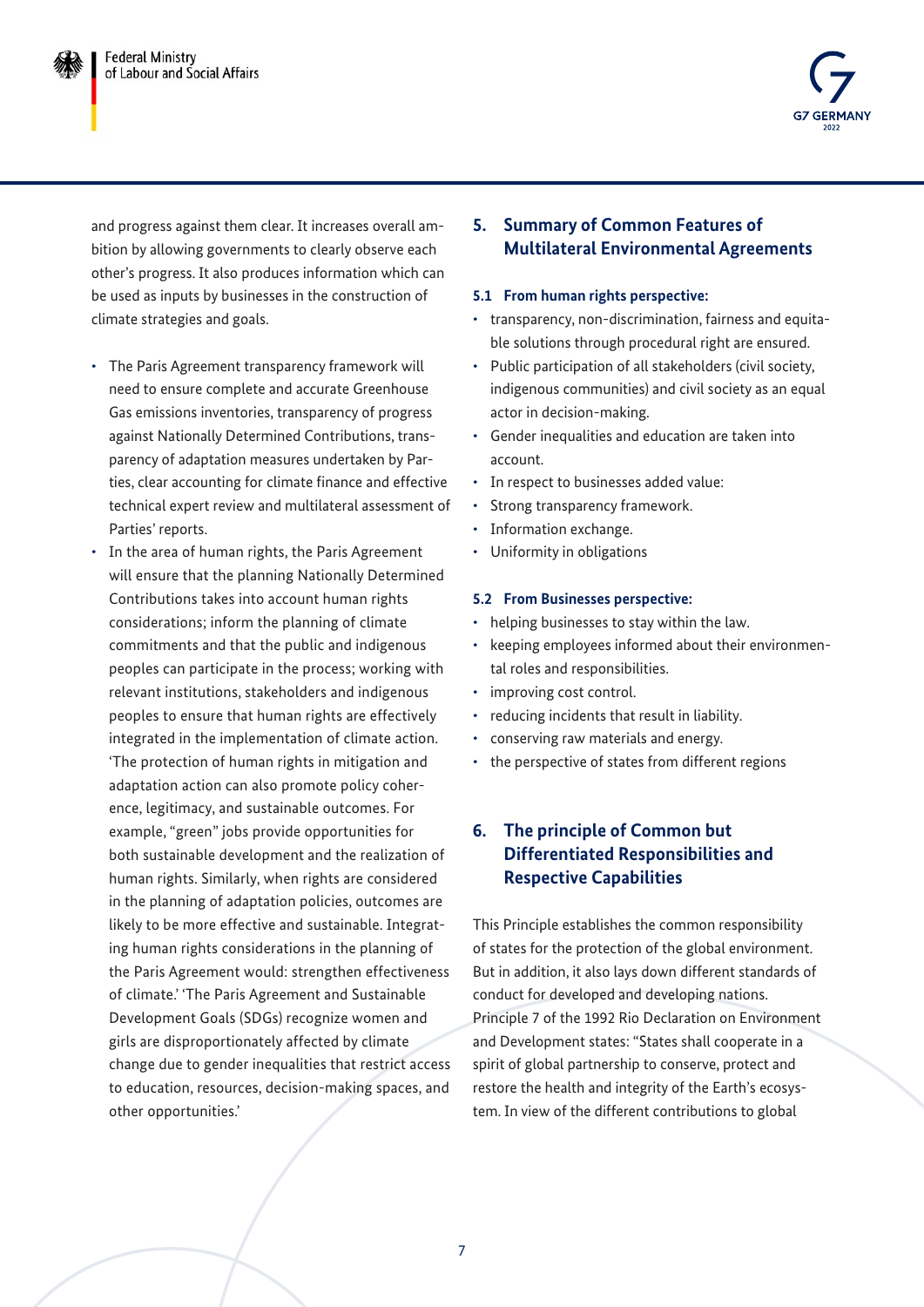

environmental degradation, States have common but differentiated responsibilities. The developed countries acknowledge the responsibility that they bear in the international pursuit of sustainable development in view of the pressures their societies place on the global environment and of the technologies and financial resources they command."

This Principle is included in many Multilateral Environmental Agreements

- The 1992 UN Framework Convention on Climate Change; Article 3 paragraph 1 provides that "[t]he Parties should protect the climate system for the benefit of present and future generations of humankind, on the basis of equity and in accordance with their common but differentiated responsibilities and respective capabilities. Accordingly, the developed country Parties should take the lead in - the 1992 Convention on Biological Diversity, which even though most biodiversity is located in developing countries recognizes their sovereign rights over biological resources and takes into account interests of indigenous peoples and local communities.
- the 1992 Convention to Combat Desertification which recognized desertification as a common threat, even though the threat is greatest in developing countries.
- the 1987 Montreal Protocol on Substances that Deplete the Ozone Layer, which has a special fund for developing countries and differentiated schedule of the reduction and elimination of substances which deplete ozone layer for developed and developing countries.

Without Common but Differentiated Responsibilities-style approaches, these agreements would not be universal in application and action. In these agreements, developing countries can commit to but be unable to discharge their obligations within the same compliance period to protect biological diversity, combat desertification, and eliminate their ozone depleting emissions unless there is a differentiation of responsibilities and action.

**This principle is directly linked with the principle of capacity building of developing countries (e.g., Article 11 of the Paris Agreement).**

**7. General Recommendations to help building broad acceptance and constructive engagement by all parties in discussions about a legally binding standard or instrument in the area of business and human rights?**

Based on the above experiences, it can be surmised that there are a few key takeaways from the experience of **multilateral environmental agreements**, that will be useful for the G7 in building a standard or instrument for business and human rights. These are laid out below:

- Involvement of civil society and all stakeholders in the making of this standard or instrument not only to ensure that obligations are easily assimilated and understood, but also to ensure that there is participation in the development of the standard.
- Creation of strong non-compliance procedures that facilitate compliance in a manner that is cooperative, facilitative and user-friendly.
- Respect for ideas of and cooperation with businesses and private sector actors, as they are one of the key actors and their participation is vital for ensuring the success of the unform standards and setting up normalised standards for businesses by the Conference of the Parties (see Biodiversity Convention).
- Obligations for States can be based on the already well developed in practice the notion of common but differentiated responsibilities together with the capacity building to ensure greatest success, which would bring all actors together.
- In relation to very detailed soft law documents, which set out commonly accepted standards such as the UN Guiding Principles on Business and Human Rights, treaty which incorporates them has an extra advantage of an absolute binding force. Soft law guidelines only must be complied with if they a part of binding customary international law. However, it is very diffi-